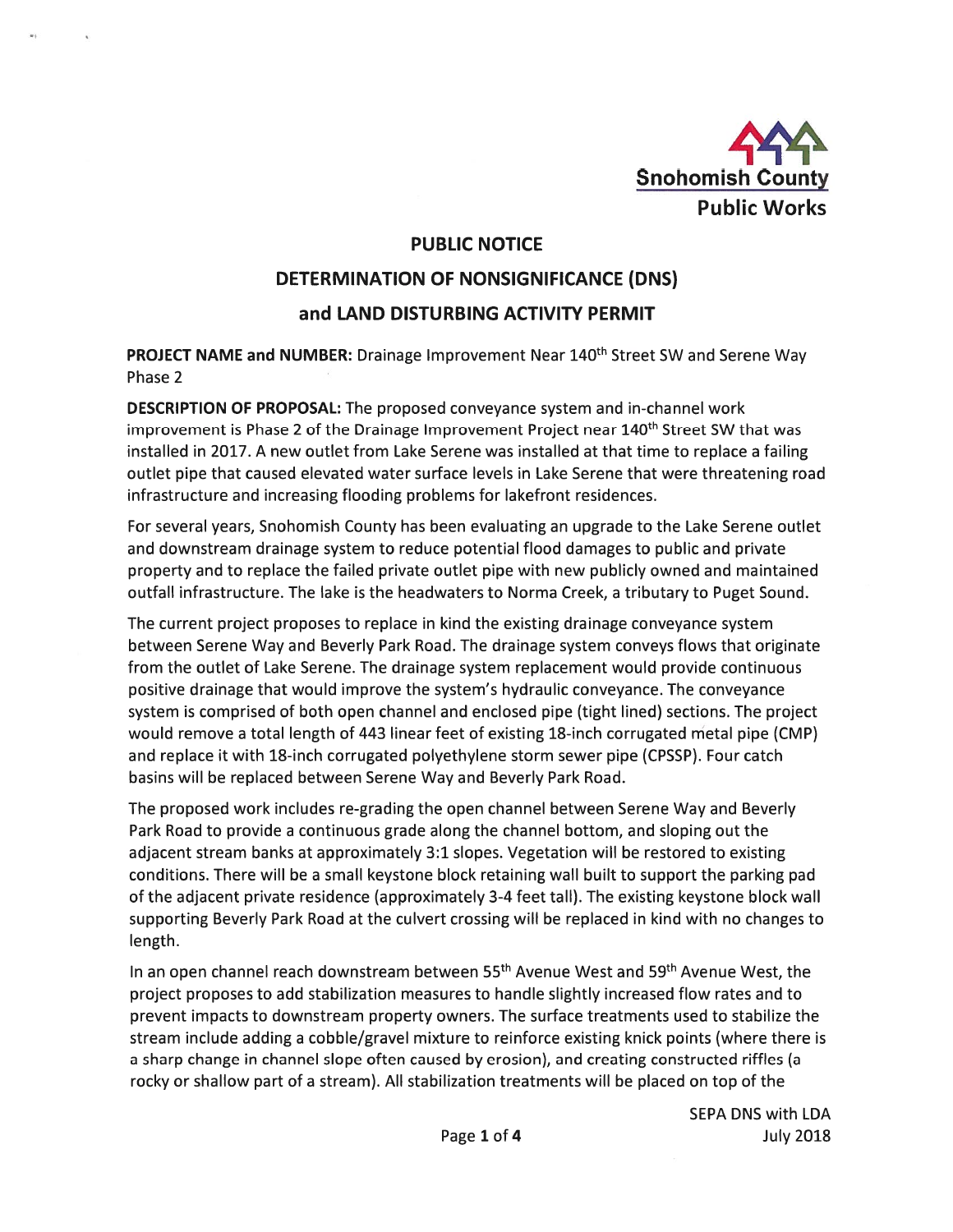existing grade, and will not involve excavation within the main channel. There will be three locations where the banks are unstable and will be sloped back or otherwise modified to increase stability.

LOCATION OF PROPOSAL: The drainage improvement project site is located in unincorporated southwest Snohomish County at two locations. Location one is between Serene Way and Beverly Park Road, in Section 34, Township 28 North, Range 4 East, W.M. The second location is between 59<sup>th</sup> Avenue West and 141<sup>st</sup> Street SW, in Section 33, Township 28 North, Range 4 East, W.M. of Snohomish County.

APPLICANT AND LEAD AGENCY: Snohomish County Public Works

LAND DISTURBING ACTIVITY (LDA) PERMIT: This project will require an LDA permit. The preliminary estimates for cut and fill quantities include excavating 226 linear feet in the open channel portions of the project that would remove approximately 406 cubic yards of streambed and stream bank material. All disturbed areas will be vegetated or otherwise stabilized to preven<sup>t</sup> erosion. Work in the stabilization reach, downstream of the main project area, will involve placing approximately 38 cubic yards of <sup>a</sup> cobble and gravel mix to create grade control structures. Existing grass vegetation along the pipe alignment will be removed during construction. All disturbed areas will be seeded and planted at the close of construction. Some deciduous trees and shrubs may be removed associated with work in the open channel sections. It is estimated that five trees and some shrubs would be removed.

THRESHOLD DETERMINATION: The lead agency for this proposal has determined that it does not have <sup>a</sup> probably significant adverse impact on the environment. An environmental impact statement (EIS) is not required under RCW 4.21C.30 (2)(c). This decision was made after review of <sup>a</sup> completed environmental checklist and other information on file with the lead agency. This information is available to the public upon request.

The lead agency has determined that the requirements for environmental analysis, protection, and mitigation measures have been adequately addressed in the county's development regulations and comprehensive plan adopted under chapter 36.70A RCW, and in other applicable local, state, or federal laws and rules, as provided by RCW 43.21C.240 and WAC 197- 11-158. Our agency will not require any additional mitigation measures under chapter 30.61 SCC.

PUBLIC COMMEMT PERIOD: This DNS and LDA are subject to a 21-day public and agency comment period. Written comments may be submitted by mail or e-mail to the lead agency's contact person. See name and address below. Comments must be received by 5 p.m. September 4, 2018

APPEALS: This DNS may be appealed pursuan<sup>t</sup> to the requirements of 5CC 30.61.300 and Chapter 2.02 SCC. Any appeal must be addressed to the County Hearing Examiner, accompanied by <sup>a</sup> filing fee of \$500.00, and be filed in writing at Snohomish County Public Works, 3000 Rockefeller Ave., Robert J. Drewel Building, 2nd Floor, Customer Service Center, Everett, Washington. The appeal must be received by 5 p.m. PST September 4, 2018.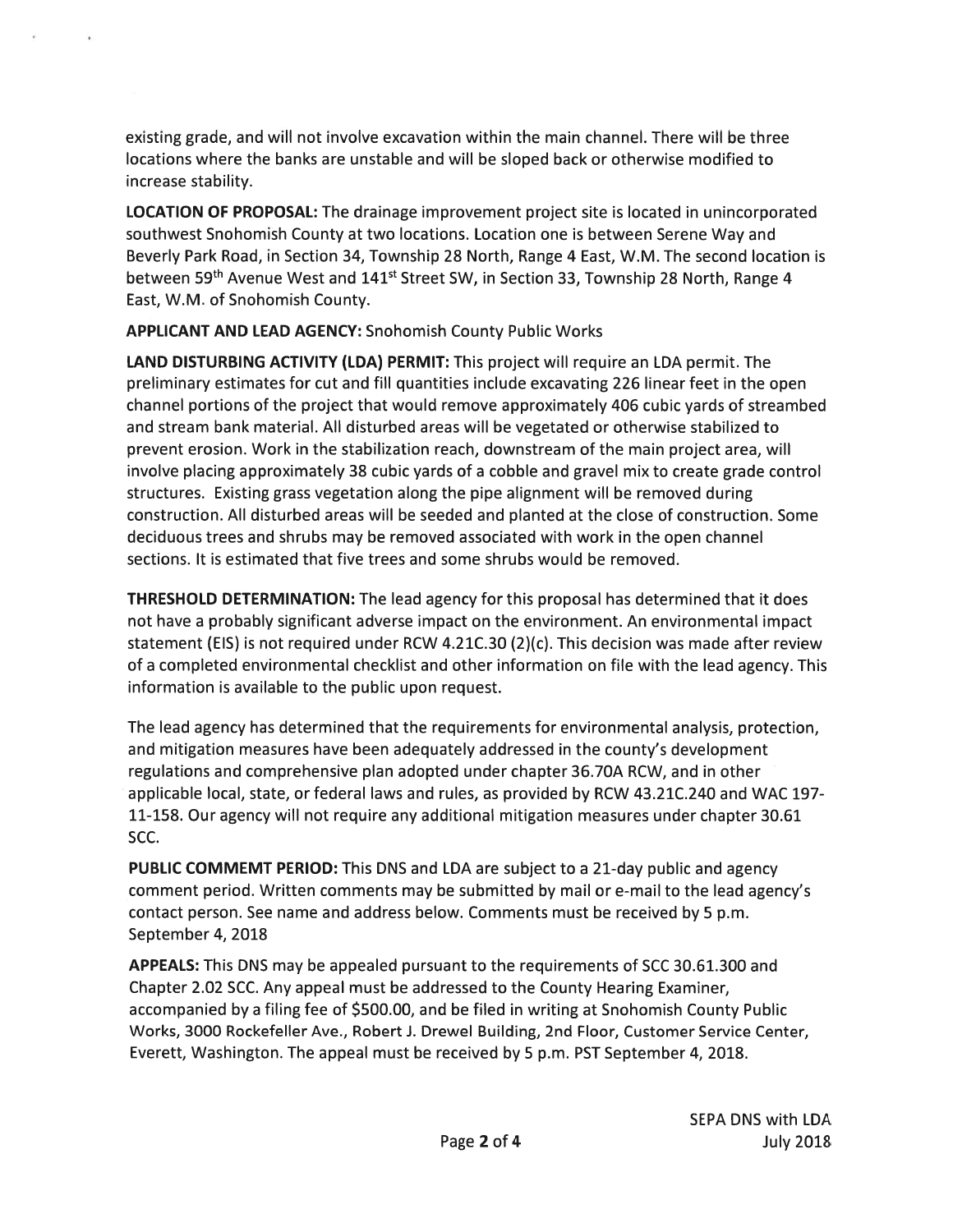The appeal must contain the items set forth in 5CC 30.71.050(5). In addition, 5CC 30.61.305(1) also requires that any person filing an appeal of <sup>a</sup> threshold determination made pursuan<sup>t</sup> to chapter 30.61 5CC shall file with the hearing examiner, within seven days of filing the appeal, <sup>a</sup> sworn affidavit or declaration demonstrating facts and evidence, that if proven, would demonstrate that the issuance of the threshold determination was clearly erroneous.

Name: Crilly Ritz CONTACT PERSON: Telephone: 425 262-2476 crilly.ritz@snoco.org RESPONSIBLE OFFICIAL: Steven E. Thomsen, P.E., Director<br>Snohomish County Public Works ADDRESS <sup>3000</sup> Rockefeller Ave., M/S <sup>607</sup> Everett, WA 98201-4046

Signature: Sturt Murrin Date:

DISCLAIMER:

The determination that an environmental impact statement does not have to be filed does not mean there will be no adverse environmental impacts. Snohomish County codes governing noise control, land use performance standards, construction and improvement of county roads, drainage control, and building practices will provide substantial mitigation of the aforementioned impacts.

The issuance of this Determination of Nonsignificance (DNS) should not be interpreted as acceptance or approval of this proposal as presented. Snohomish County reserves the right to deny or approve said proposal subject to conditions if it is determined to be in the best interest of the County and/or necessary to the general health, safety, and welfare of the public to do so.

Title VI and Americans with Disabilities Act (ADA) Information: It is Snohomish County's policy to assure that no person shall on the grounds of race, color, national origin, or sex as provided by Title VI of the Civil Rights Act of 1964, as amended, be excluded from participation in, be denied the benefits of, or otherwise be discriminated against under and County sponsored program or activity. For questions regarding Snohomish County Public Works' Title VI Program, or for interpreter or translation services for non-English speakers, or otherwise making materials available in an alternate format, contact the Department Title VI Coordinator via e-mail at *spw-titlevi@snoco.org* or phone 425-388-6660. Hearing/speech impaired may call 711.

 $8 - 5 - 16$